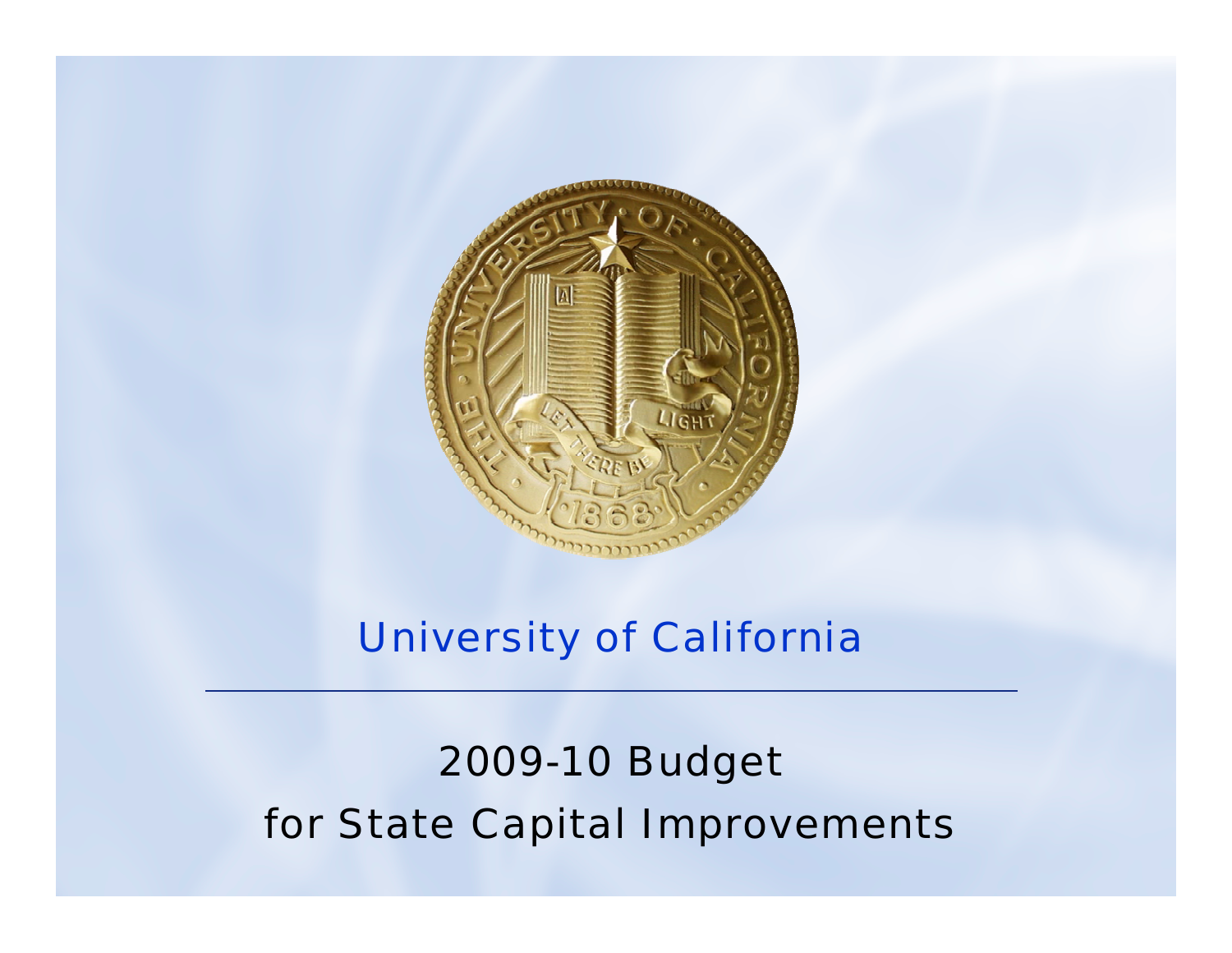# 2009-10 Budget for State Capital **Improvements**

- $\bigodot$  2009-10 State Capital Budget requests \$842.4 million to:
	- fund projects previously planned for 2009-10 in campuses' five-year plans, and
	- $\blacksquare$  restore projects not funded in 2008 State Budget Act.

#### $\bullet$ This funding request assumes:

- the primary source of funding will be state lease-revenue bonds, and
- $\blacksquare$  no new general obligation bonds until 2010-11.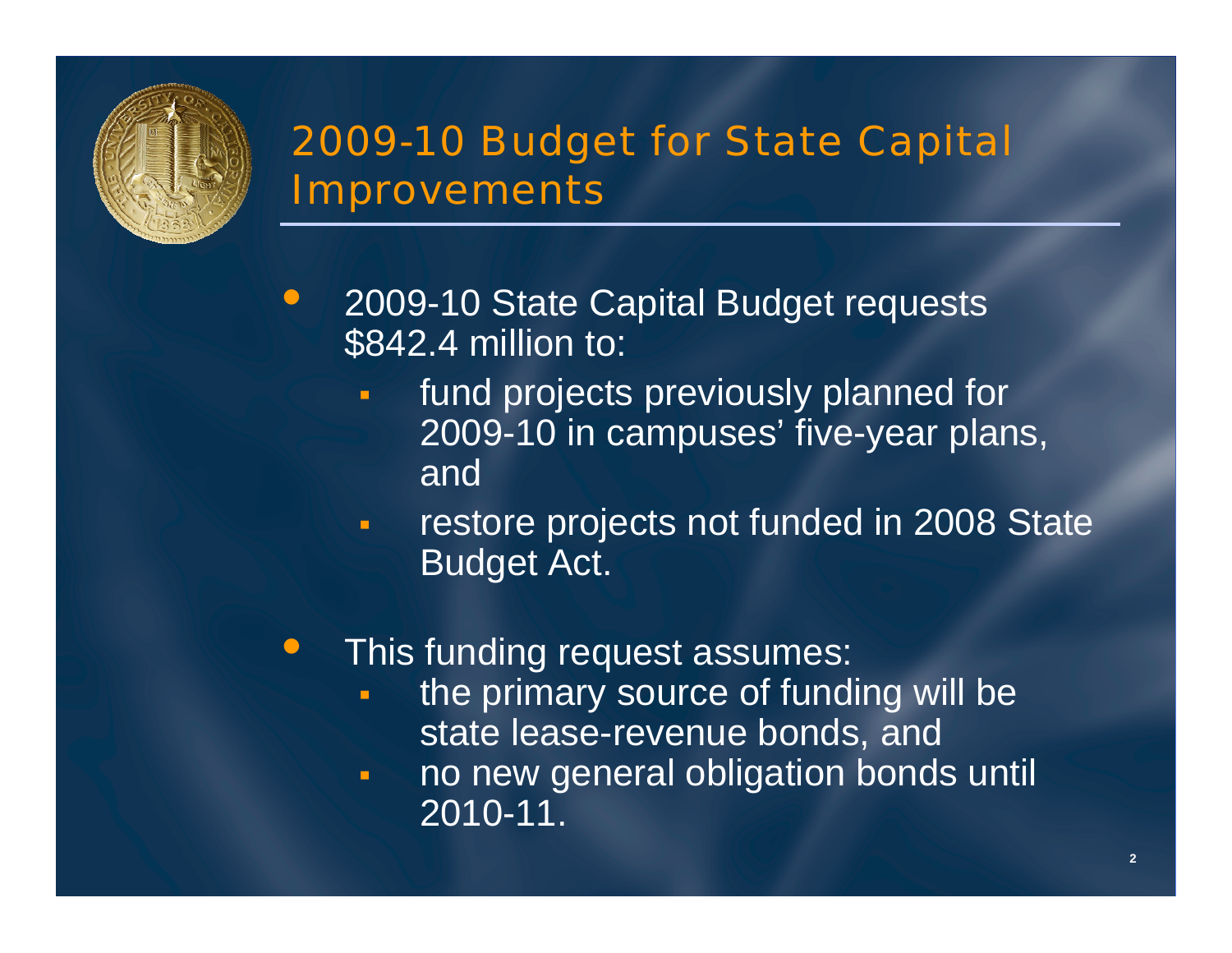

## Impact of 2008-09 Budget on 2009-10

- $\bullet$  University's 2008-09 state capital budget plan assumed \$489 million in funding from voter-approved general obligation bonds.
- $\bullet$  Final 2008-09 State Budget Act provided only \$261.3 million, primarily through lease-revenue bonds.
- $\bullet$  \$228 million in projects were not funded in the current year.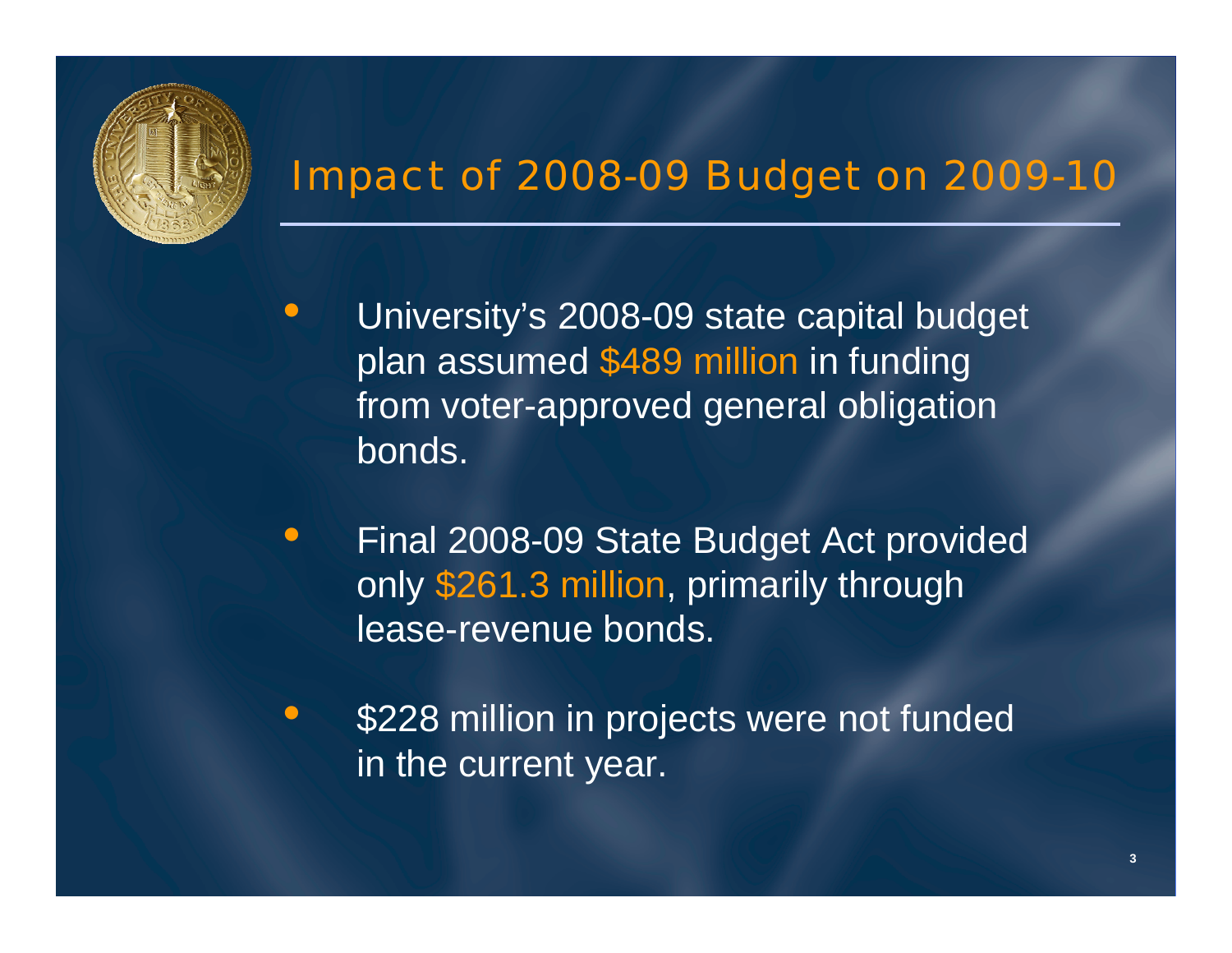

 $\bullet$ 

# State Funding Request for 2009-10

- 2009-10 budget request includes projects not funded in the current year as well as projects scheduled for 2009-10.
- $\bullet$  Total request for state capital outlay funds in 2009-10 is \$842.4 million:
	- $\blacksquare$  \$801.7 million in state lease-revenue bonds for 26 major capital projects;
	- $\blacksquare$ \$12.1 million in existing general obligation bonds to equip five projects; and
	- $\blacksquare$ **528.55 million in existing general obligation** bonds for telemedicine and medical education programs.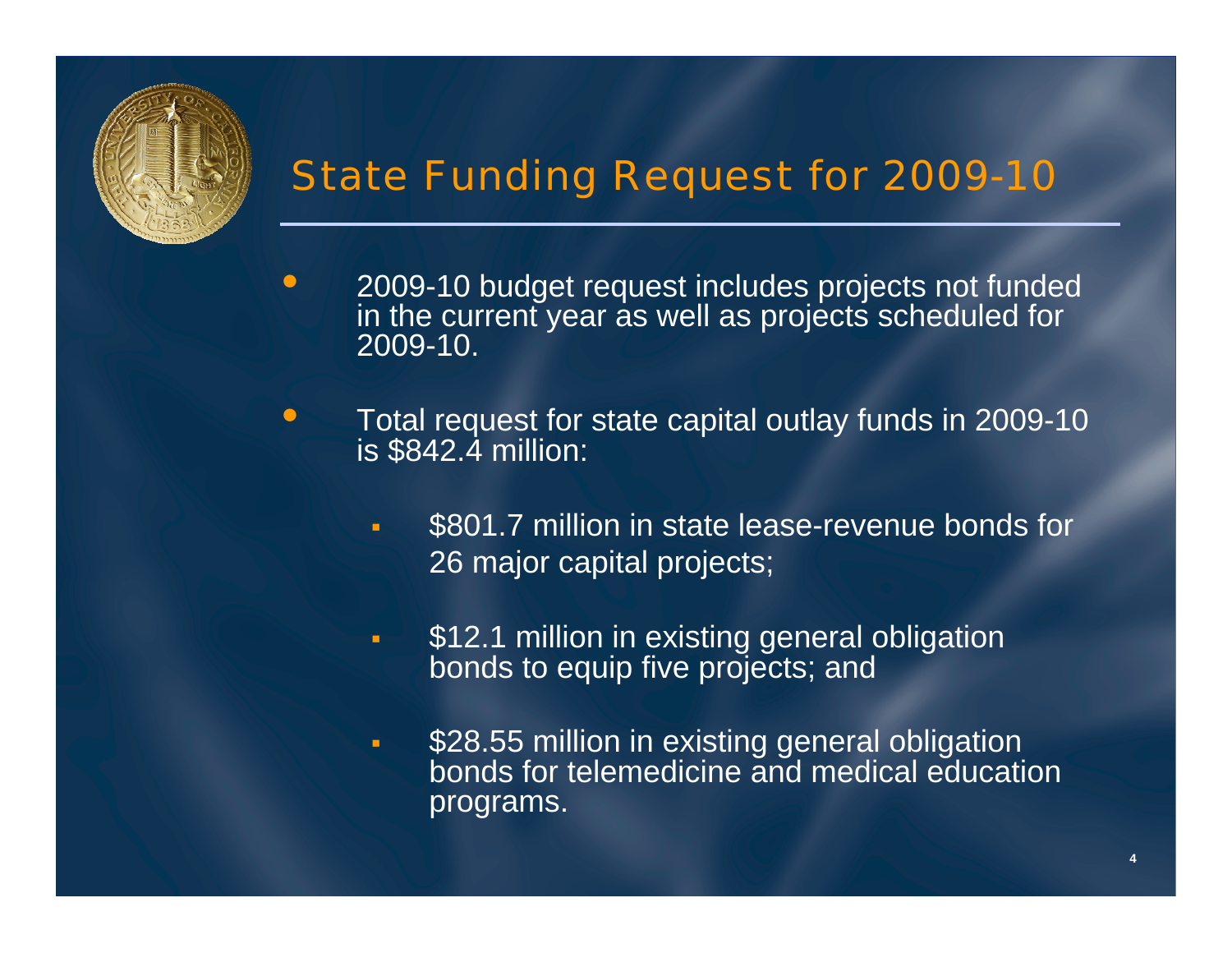

# 2009-10 State Capital Budget Proposal

Funding by Category of Projects (total request: \$842.4 million)

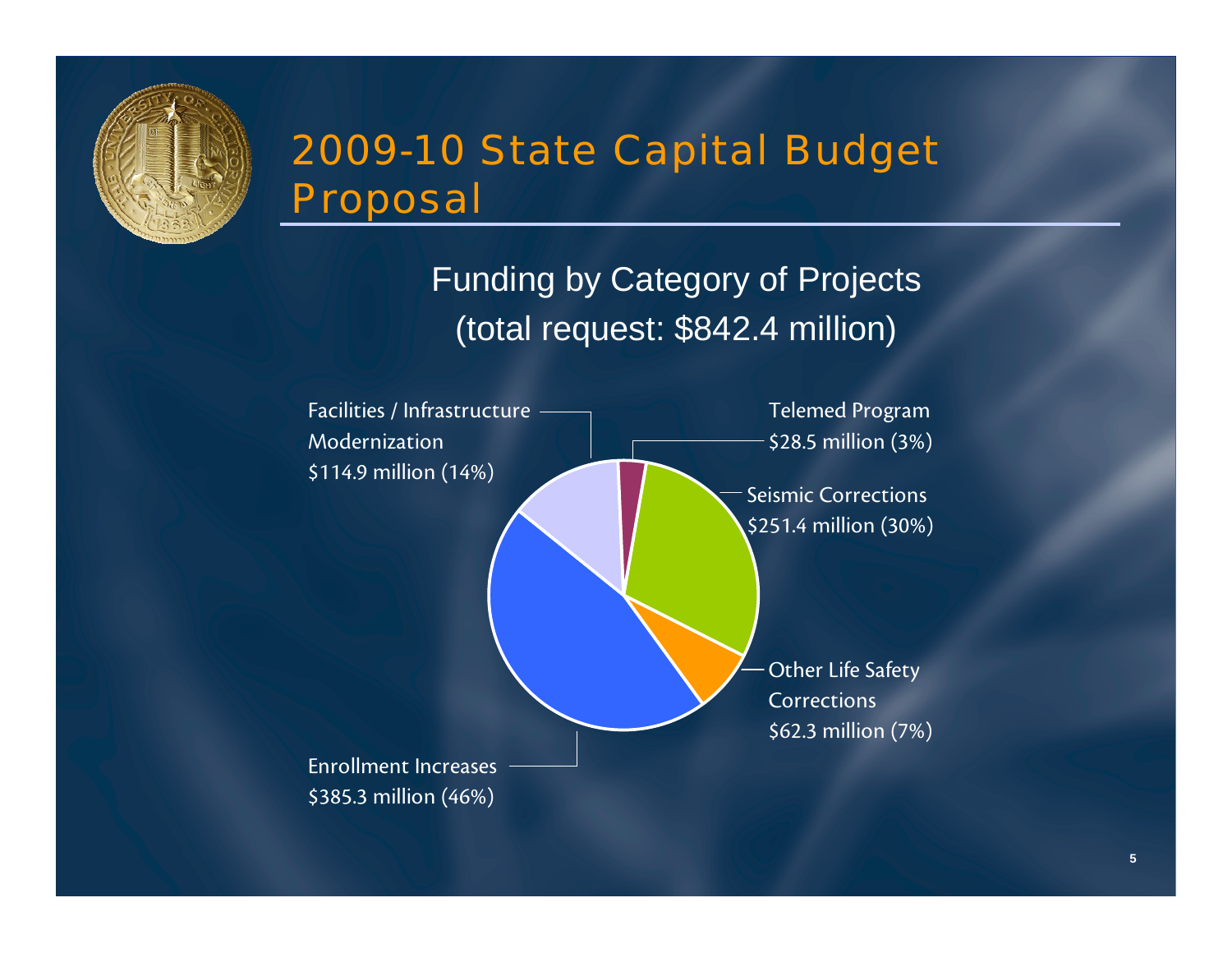

# 2009-14 State Capital Improvement Program

- $\bullet$  Approximately \$1.45 billion over 5-year period.
- $\bullet$  Assumes State funding consistent with the Compact.
- $\bullet$  Over 58% of the 5-year funding proposed for 2009-10.
- $\bullet$  Project schedules may change if 2009-10 budget proposal is not fully funded.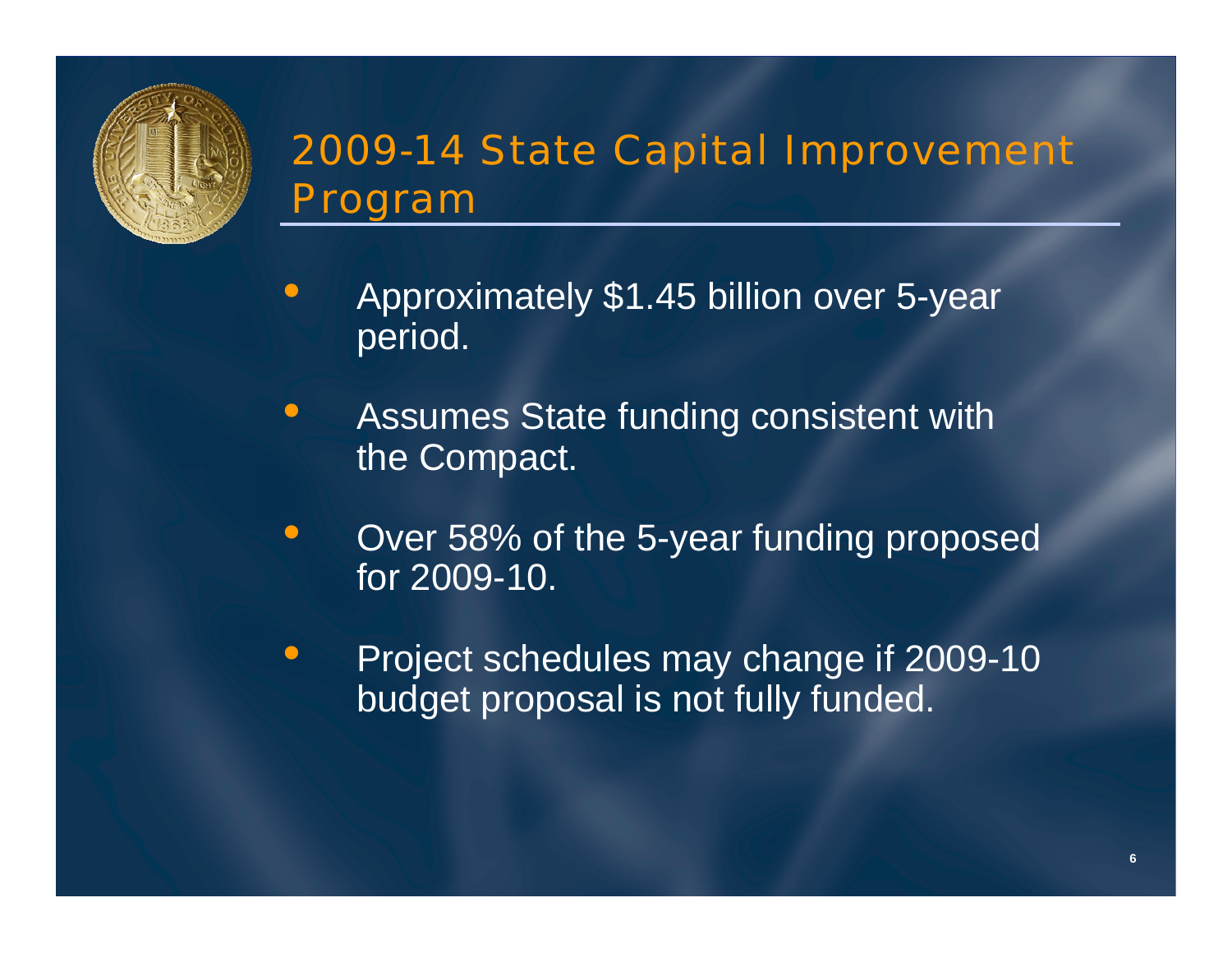

## 2009-14 State Capital Improvement Program

2009-14 Program by Category (total program: \$1.45 billion)

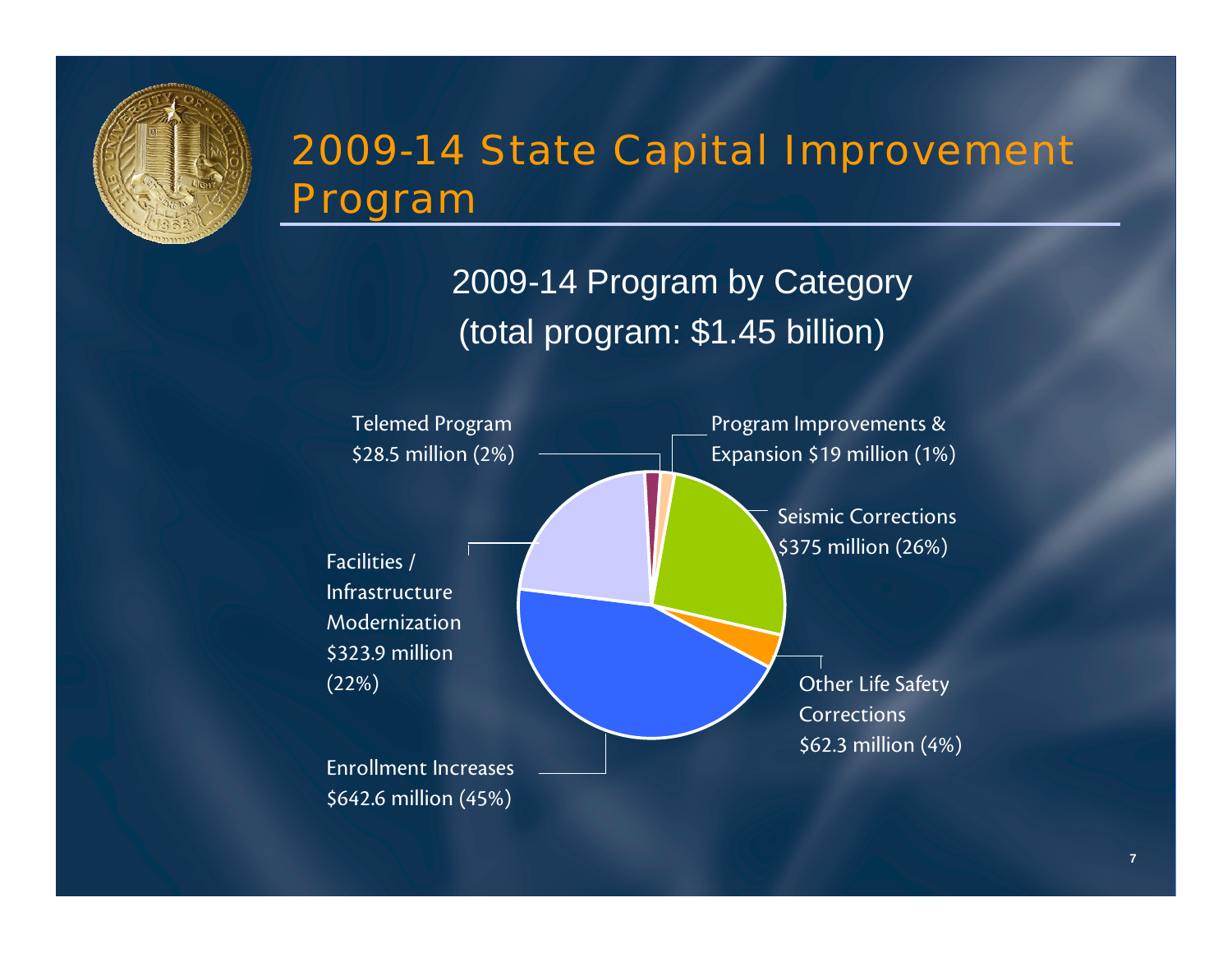

### Transitional Budget Year

- $\bullet$  State capital proposal and the related 5-year program usually includes both State and non-State programs.
- $\bullet$  Budget year 2009-10, however, represents a transitional period to a longer-term planning horizon.
- $\bullet$ • Over the next year, each campus will develop a comprehensive 10-year capital improvement plan, with both State and non-State objectives, for approval by The Regents.
- $\bullet$  Beginning in 2009, a comprehensive 10-year report will replace the annual State/Non-Sate 5 year report.